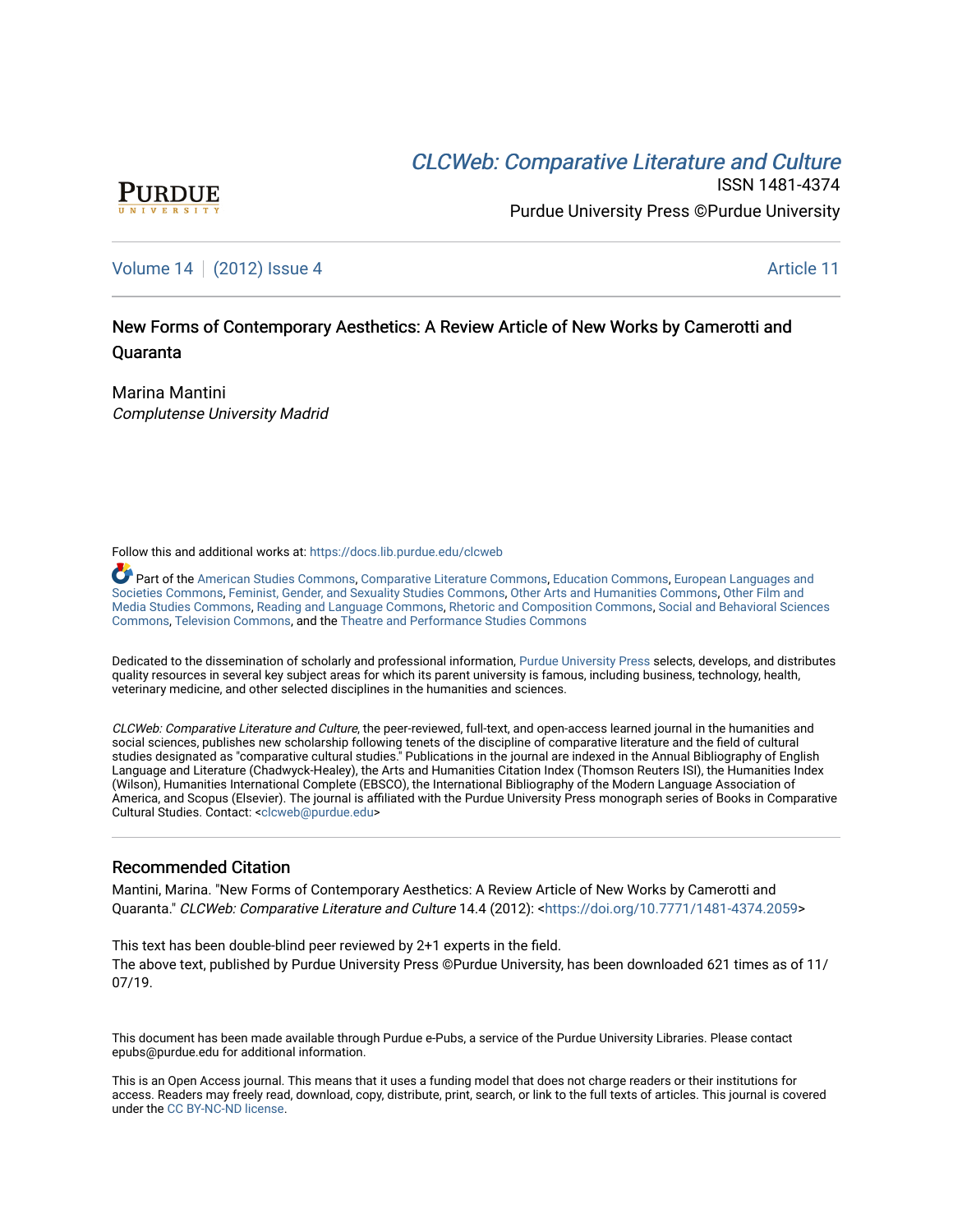## **PURDUE** UNIVERSITY PRESS <http://www.thepress.purdue.edu>



ISSN 1481-4374 <http://docs.lib.purdue.edu/clcweb> Purdue University Press ©Purdue University

CLCWeb: Comparative Literature and Culture, the peer-reviewed, full-text, and open-access learned journal in the humanities and social sciences, publishes new scholarship following tenets of the discipline of comparative literature and the field of cultural studies designated as "comparative cultural studies." In addition to the publication of articles, the journal publishes review articles of scholarly books and publishes research material in its Library Series. Publications in the journal are indexed in the Annual Bibliography of English Language and Literature (Chadwyck-Healey), the Arts and Humanities Citation Index (Thomson Reuters ISI), the Humanities Index (Wilson), Humanities International Complete (EBSCO), the International Bibliography of the Modern Language Association of America, and Scopus (Elsevier). The journal is affiliated with the Purdue University Press monograph series of Books in Comparative Cultural Studies. Contact: <clcweb@purdue.edu>

> Volume 14 Issue 4 (December 2012) Book Review Article 11 Marina Mantini, "New Forms of Contemporary Aesthetics: A Review Article of New Works by Camerotti and Quaranta" <http://docs.lib.purdue.edu/clcweb/vol14/iss4/11>

> Contents of CLCWeb: Comparative Literature and Culture 14.4 (2012) <http://docs.lib.purdue.edu/clcweb/vol14/iss4/>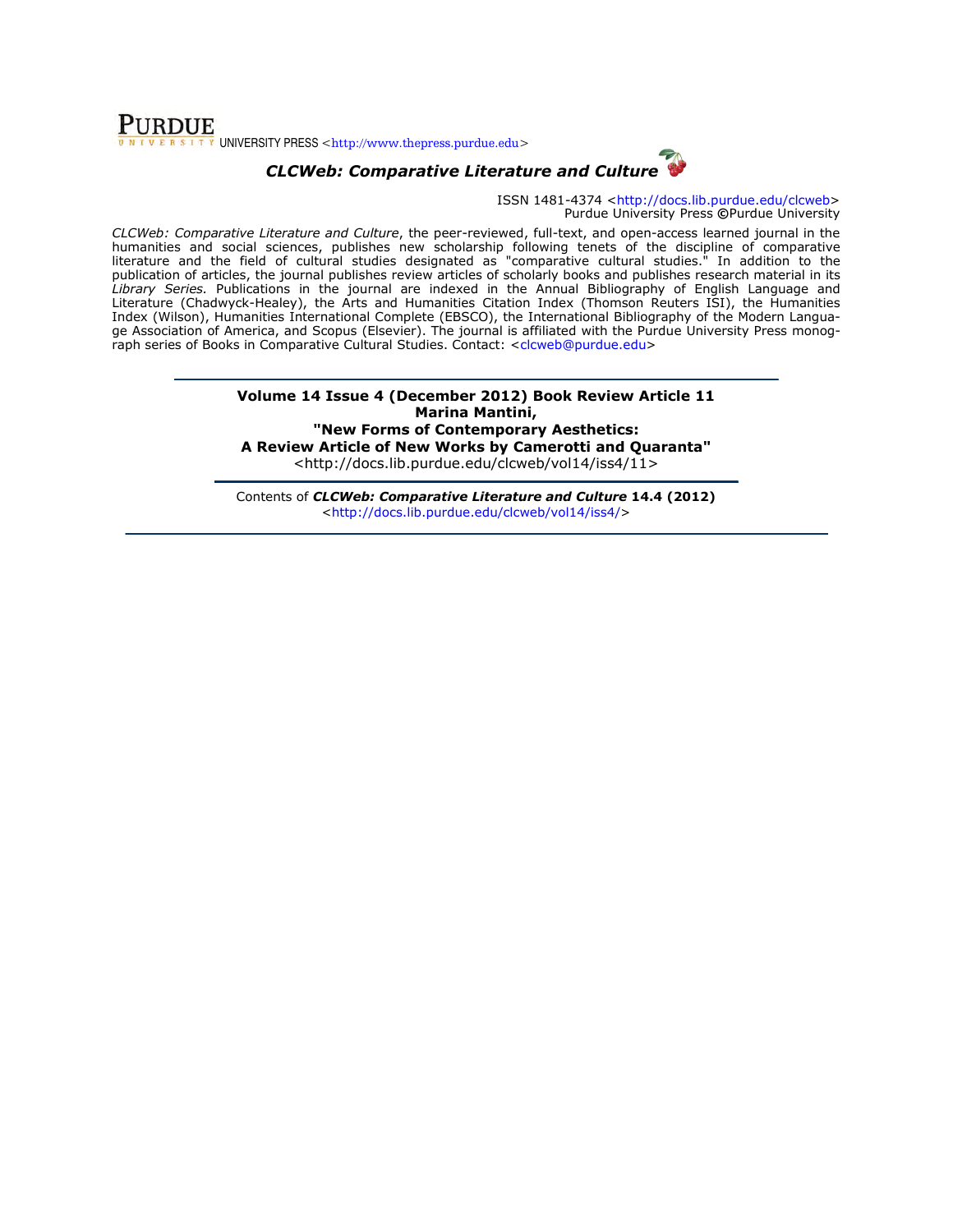#### Marina MANTINI

#### New Forms of Contemporary Aesthetics: A Review Article of New Work by Camerotti and Quaranta

In this article I review Alfredo Camerotti's Aesthetic Journalism: How to Inform without Informing (2009) and Domenico Quaranta's In Your Computer (2011). While both books are about the impact of new technology, the point of departure of the two texts is different: Camerotti's work is about journalistic functions of art (and vice versa) and Quaranta's volume is a collection of his articles published between 2005 and 2011 about new forms of art, such as Net Art, Digital Art, and the blurred limits of "hacktivism," etc. Both texts are surveys of the complex landscapes of current communication and information practices and with focus on artistic expressions and representations about informative and political content. The theoretical hypothesis of Camerotti — who asserts the necessity of a juxtaposition of genres — complements work presented in Quaranta's volume on new forms of art made with new technologies and the complex cultural context of society today. The contemporary artistic field in new media known as Net Art (controversial a designation it may be), even if it is claiming independence of artistic expression from any ideological or political commitment, in the end seems to result in inevitable criticism and more often a mockery of hegemonic cultural and social systems.

Camerotti's Aesthetic Journalism: How to Inform without Informing and Domenico Quaranta's In Your Computer represent reflections about contemporary approaches to art and the relationship between information, art, and political commitment with mixed points of view made possible by new technologies. The main topic of the two texts is contemporary art, but not only defined as an artistic product, but as the human need to give meaning (in a semiotic sense) to realities, creating them, and making sense inside ever more hybrid cultures. At a first glance, the books have different declared objectives, goals, and structures. Camerotti's book is a metatext and Quaranta's volume is a collection of articles. Nevertheless, we find in them the same objective to investigate the complex and blurred artistic spaces and representations of reality and the suggestion is that all contemporary art is inevitably focused on current social issues and it criticizes and parodies the system.

Camerotti's aim is to test the hypothesis that "with the art world's fervent grip of the journalistic approach, the production of truths … shifted, and is shifting, from the domain of news media to the territory of art. If this holds true, the next question would be: does aesthetic journalism function as an instrument to provide orientation within the flux of information?" (69). He declares his intentio auctoris (Eco 11) in the middle of his text and this is because he uses the typical journalistic style. The format of the book resembles a newspapers article, i.e., using summary frames inside the text. The five W-s (What, Where, When, How and Why) are used by Camerotti in the titles of the chapters of his book in order to explain the central theme, which is a specific genre of information: aesthetic journalism: "Aesthetics is that process in which we open our sensibility to the diversity of the forms of nature and convert them into tangible experience" (21). From the start, Camerotti refers to aesthetics with regard to art, because he maintains that art always has had the chance of understanding information by questioning it. On the contrary, journalism has only been about reporting reality. The aim in question here relates to the fact that traditional journalism is now losing fuel in its function of making sense of reality and successes. Journalism, in its traditional form of reporting/informing about reality, is in crisis. The press is the media sector that is undergoing the most radical and extensive changes at the moment  $-$  around the world  $-$  and this would appear to bring into question the very existence of professional journalism. The journalistic profession has been associated, over time, to values of independence, freedom of expression and information, and ideals including neutrality and objectivity. Unfortunately, we know that this idealistic point of view is far from reality. As Camerotti remarks, daily professional duties make it difficult for journalists to follow these guidelines because of different factors related to pressures, both external (applied by owners, politicians, and advertisers) and internal (applied by managers and editors) (27). Moreover, many "influences" imposed on journalists are related to the deep-rooted transformation of the sector owing not only to new technologies (and the social use of them), but also to the commercialization of information and the bottom line of costs.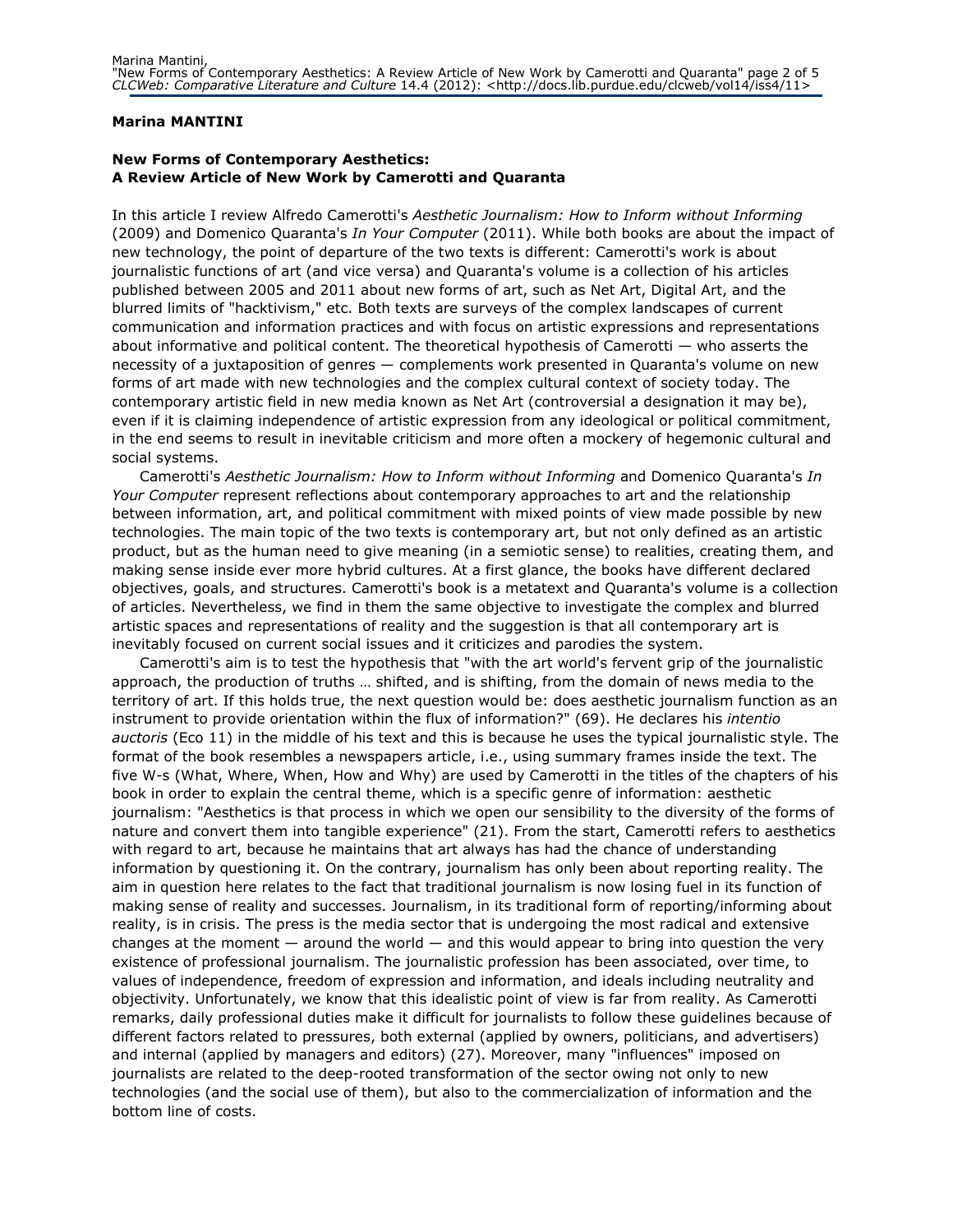According to Camerotti, the tasks of interpreting and analyzing information in order to turn it into news and the possibility of influencing the agenda throwing minority issues into the public arena and making them more visible are no longer journalistic priorities. Information theory and text analysis studies qualified objectivity and neutrality as strategic rituals through which journalists protect themselves from possible criticism from their public or their superiors, as well as the initiation of legal proceedings (Camerotti refers, among others, to Gaye Tuchman's work). Moreover, in order to contextualize the thesis of Camerotti's book, it is useful to remember that news consists of historically and culturally situated discourses, making sense and building reality (see, e.g., Abril 209) and that journalists continuously mediate experiences and interpretations of the world for the citizens (see, e.g., Peñamarín 67). These affirmations on the constructivist and subjective character of reporting an assumed reality is the same concept of reality being questioned currently by artists and this is the essence of aesthetic journalism described by Cramerotti. He argues that the added value of an aesthetic approach to information is precisely the construction of reflections able to question the representations proposed, instead of just accepting them.

Today, the margins between artistic and information practices are blurred (see, e.g., Lyotard): indeed, we rely on a mosaic of hybridized genres, styles, and languages in information (i.e., infotainment or gonzo journalism [Hunter S. Thompson (on Thompson, see, e.g., Jirón-King  $\text{~d}$  -thttp://docs.lib.purdue.edu/clcweb/vol10/iss1/5>] or the genre between novel and reportage [e.g., David Foster Wallace (on Wallace, see, e.g., Bissell)]). Camerotti argues that documentaries, the internet, and advertising are all close to features of aesthetic journalism. From the beginning (i.e., Dziga Vertov's 1924 documentary film Kinoglaz [Kino-Eye]) and from its name, the documentary is a genre devoted to authenticity and truth (documents), although lately the factual and the real have been hybridized with the arrival of "fake documentary," documovies, biopics, etc. Moreover, the internet is where everyone is at the same time producer and consumer (prosumer) and professional journalistic products can be made by citizens (e.g., crowd sourcing or citizens journalism). Open access to information can make possible a deontology of journalism related to the need of reporting multiple angles on a story. I agree with Camerotti, but to me "consciousness" is more of an ideal, a potentiality than a reality, but it is to bear in mind that a huge digital divide still exists between industrially developed and under-developed countries, as well as censorship practiced in many supposedly developed countries) and surprisingly, Camerotti stresses the aesthetic component as one of the main elements of advertising when a commercial goal is achieved without commitment or documentary information. I think that the name of this "aesthetic side" of advertising is social corporate responsibility and in European countries receives tax refunds. However, it is true that the point here is not the intention, but the effect. Thus, creative treatment and aesthetic attitude towards information have altered the relationship between journalism and audience and it seems to be more effective than other practices.

In conclusion to his chapter "Where is Aesthetic Journalism?" Camerotti presents a summary from its Renaissance origins (with figures such as Brunelleschi or Alberti) up to contemporary examples of artistic use of documentation and information methodology (performers like Orlan or Gilbert and George) and social critics (Dan Graham or Martha Rosler). Camerotti presents a collection of contemporary artists and projects and he focuses especially on the poetic potential of politics and aestheticization of the political and suggests that what could be a common feature of different artistic expression: "under scrutiny, in the end, it is not the appropriateness of the journalistic content exhibited in art, but rather its methodology: the way in which artists use these forms, overturning both the traditions of journalism and art" (98).

Quaranta's volume contains his articles published previously on contemporary art expressions, mostly written between 2005 and 2010 for exhibitions catalogues, printed magazines, and online reviews. In the case of Aesthetic Journalism the core message is that aesthetic attitude is the methodology which makes it possible to inquire reality. In In Your Computer the computer is the art (paraphrasing Marshall McLuhan's dictum that "the medium is the message"). In fact, Quaranta explains the title of the book and its central theme simultaneously: "a difference … remains: between those who have learned to enjoy their computers as the site for a legitimate, direct, authentic experience of art and those who still perceive them as conveying a mediated, indirect experience of art; between those who understand the strange mix of intimacy — it's here on my screen — and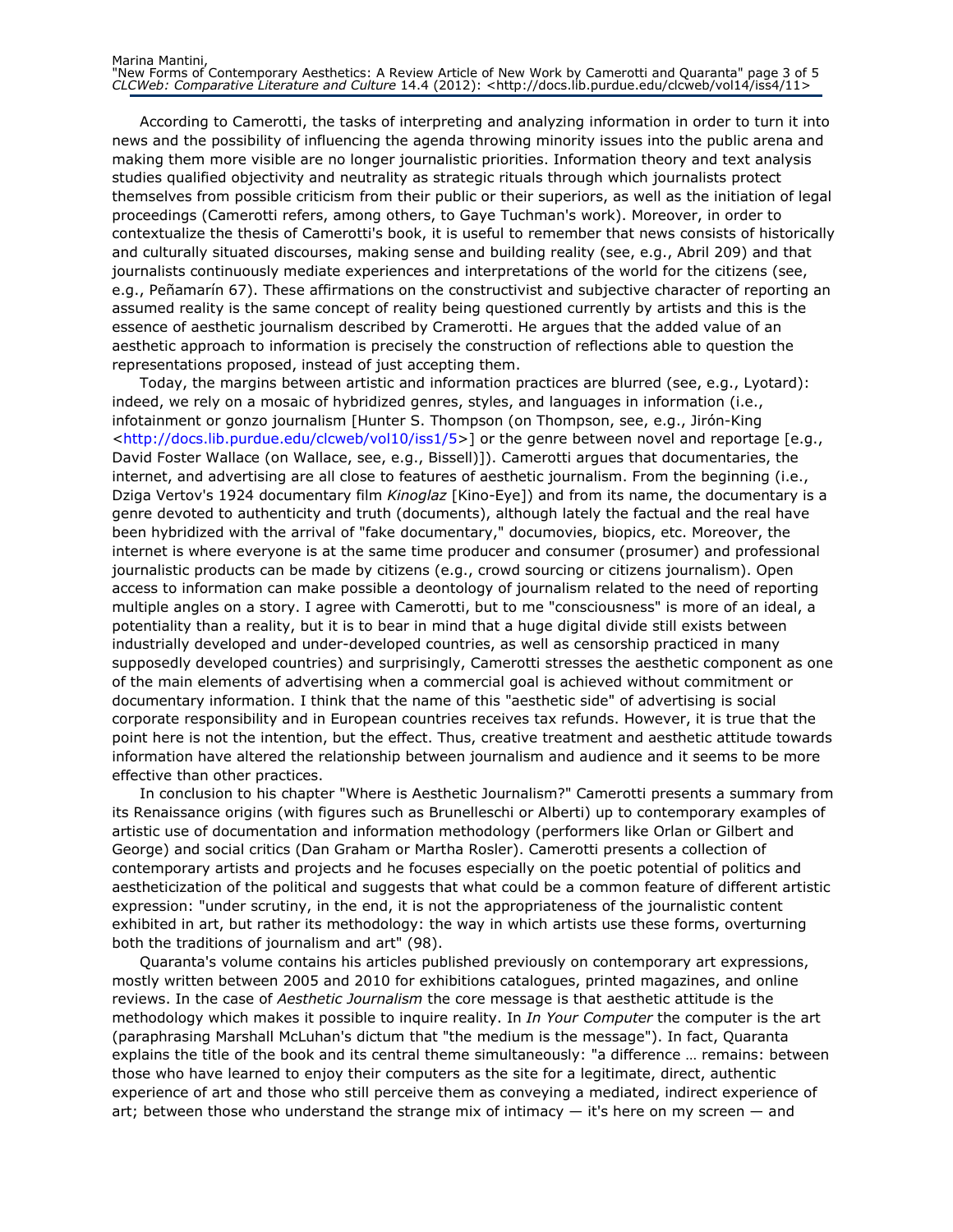monumentality  $-$  it's out of there, in the public domain, accessible to everyone that all on line artworks possess; and those who still prefer to buy art in print form or as an edited video" (3). The difference between "traditional" art and Net Art is the possibility of experiencing it on "your" computer, which reminds one of the hacker slogan "we love your computer. We also get inside people's computer. And we are honoured to be in somebody's computer. You are very close to a person when you are on his desktop" ( jody gtd. in Quaranta 3). Actually, the question here is the space, radically changed by the advent of new technology and the internet. For Camerotti internet is a space, not a medium. Moreover "the term Net Art doesn't describe a medium but a citizenship. It is more similar to 'American Art' than 'Video Art.' But while terms such as 'American Art' make little sense today … the term Net Art makes more sense than ever, because more and more people think about themselves as netizens, that is 'citizens of Internet.' Net Art is the art made by netizens" (169). This shift presupposes a radical change in the artistic field: different genres have been created during the short life of computer art, although paradoxically some write already about the "history" of Net Art.

Articles in Quaranta's volume discuss different projects and works, both real and virtual, such as Second Front (a group of artists living only in Second Life), interviews with the most famous of them, and a presentation of expositions. Notwithstanding, in this mare magnum of artistic anthology, the actual difference with conventional art is the parameter of space which over time has been completely reversed. Space and time have no more limits and creativity could run through the barriers of the real and material world. In addition, the experience of art is distinct: it is personal and intimate, such as only personal computers could be and at the same time accessible to all. Thus, controversial questions are raised in the volume. For example, the disappearance of "aura" (see Walter Benjamin's The Work of Art), which problematizes the essence of art and whether new technologies allow infinitive copies and re-mediation (called "re-enactment" in Quaranta's book). Quaranta states that obviously it is possible to realize infinitive and exact copies of a computer file without loss of quality or material difference. Placing this file online multiplies the possibility of copies in the world. However, there is a difference and this is the image of a file, i.e., its visualization. There is something one cannot visualize not because of its technical impossibility, but because of a sort of "ethical code" and respect for Net Art: the image of digital file in the computer can be located just as much in an exhibition, where it regains its "aura." Moreover, a website fits perfectly into Benjamin's definition of aura and it again connects with the concepts of time and space: the contemporary experience of distance/closeness and the here and now of a website. Finally, the actual impossibility to capture the essence of every art. Again, space and time parameters denote the aesthetic experience of new art or computer art.

Most of the experiences of net artists anthologized in Quaranta's volume are concerned with remediation of other media in a creative practice of "postmodern citationism" (119). The artists interviewed do not seem to worry too much about problems of copyright, because re-mediation is the most common form of creating art. Today's society lives in a constant mediation, which substituted direct experience. The appeal is just in the ambiguity of re-enactment and in how is it possible to manage both the power of media and the critic of the same media experience. Net Art seems happily to resolve irreducible contradictions inside our cultures by simply involving them by a subjective point of view like "para-consistent" theory suggests: a new form to describe the world by means of selfnarratives processes (see García Gutiérrez 124). In addition, Net Art represents a new form of appropriation of signs conferring on them another sense, like other subcultures of the past. Many artist of this new generation are interested in problematizing the same technologies they use for creating their art. They are questioning the motivations and possible impacts of this new development, but in what and how do they differentiate themselves from other avant-garde movements? They simply do not care about these distinctions, they just do it in the same way artists described by Camerotti are making news. In sum, the aesthetic attitude is the core of the process.

In conclusion, both books I review here reflect an aesthetic attitude common to contemporary art, which leads inevitably to a sort of political commitment. Although to elaborate on this matter is not my objective here, I refer to the fact that in some cases political commitment is rejected explicitly by the artists including the subversive talent and ability to criticize society and its corollary systems. As Quaranta writes "Like it or not, if we can still talk about political art, appropriation, process, open work and new moderns, it is largely thanks to the World Wide Web" (22). In other words, the world wide